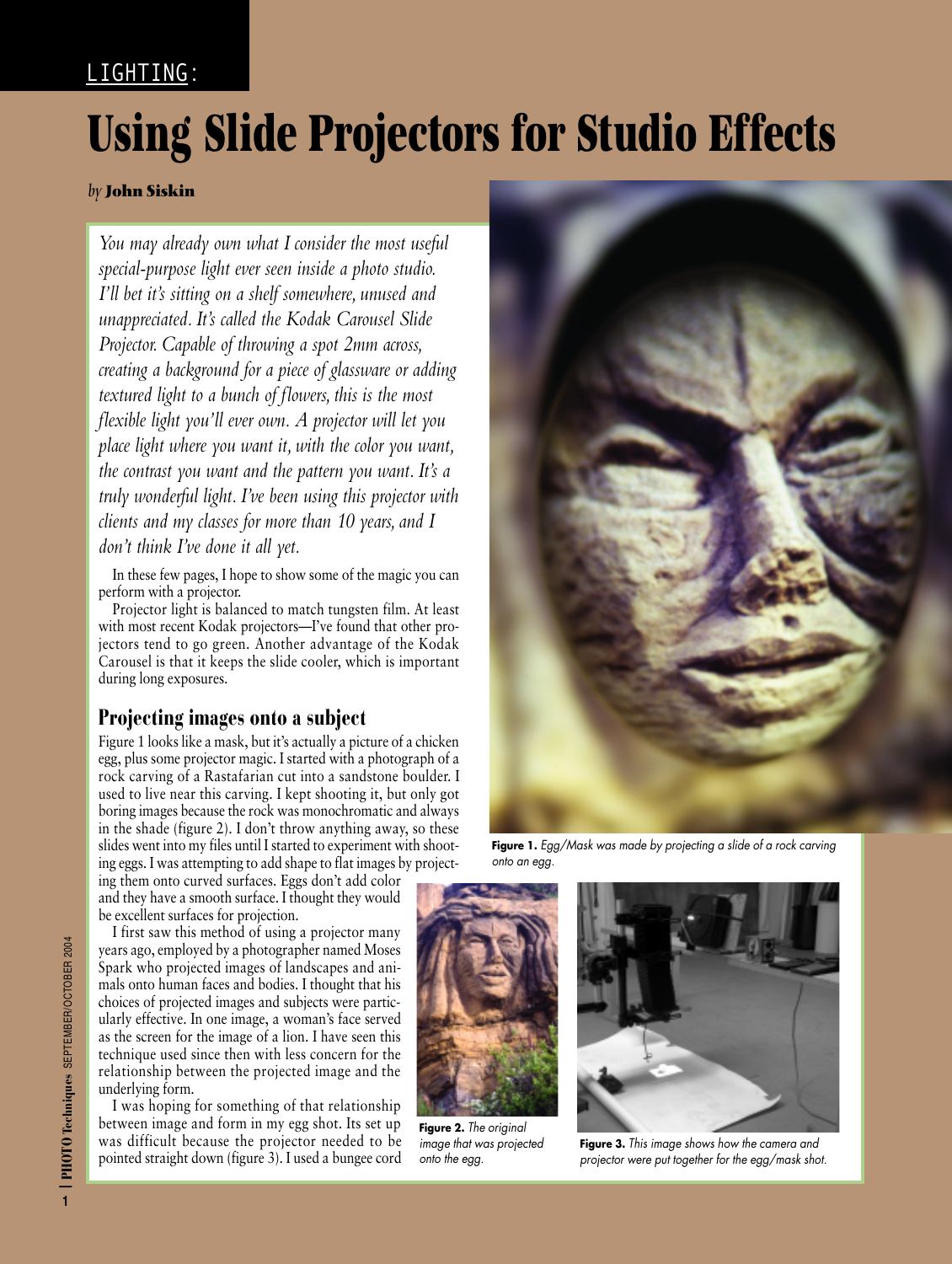to mount the projector onto a piece of plywood to which I had attached a tripod-sized socket ( $\frac{1}{4} \times 20$  T-Nut) in the center. I then attached the board to a tripod head and the tripod head to another, bigger, board, that was parallel to the floor. This would have been easier with a camera stand or very large tripod, but my camera stand already held my camera.

I placed the camera lens very close to the subject. On  $4 \times 5$  film this image is a little larger than life, so I needed a bellows extension for macro focus. The extremely long bellows cut the light by two f-stops, so at  $f/16$  I actually was getting the light of  $f/32$ . To regulate exposure, I plugged the projector into an enlarging timer. That way I was able to repeat the exposure. The final exposure was 60 seconds at ƒ/16 using a Fujinon 210 ƒ/5.6 lens.

#### **Projector as specific light source**

Figure 4 integrates projector light into a shot of flowers wrapped in newsprint. I wanted a magical glowing light on just the flowers. To do this, I set up the camera over the flowers on the camera stand, so I could shoot straight down. I put a classic soft-focus lens, which can take sharp or soft images, depending on the aperture, on my  $4 \times 5$  camera. I used a Smith-Victor 770 quartz light and an umbrella to light the overall subject. Because I wanted this light to be low value in the shot, I set the exposure at one stop under what my incident light meter read. If I had set this light for full exposure, the light from the projector would have overexposed my final image. The actual exposure for this light was three seconds at ƒ/22. Figure 5 illustrates how the light was set up.

I now faced a difficult task with the projector. I wanted the light to be mottled, as if coming through moving leaves. Further, I wanted the light to illuminate only the flowers, not the background or the newspaper. If I could get the projector to do all that, the shot would be beautiful; otherwise it would be ordinary. I didn't have any other light that would do this job.

Producing the mottled light called for a special slide. I created it by taking texture shots using my Nikon and Kodak Technical Pan film. I used Tech Pan because its base has no color. Most black-and-white films have a purplish hue—not what I wanted to project. I also used Tech Pan because its contrast is very high. A low-contrast image has less effect on lighting, and a contrasty image can be softened, if necessary, by placing it out of focus.

The image I used here was of the asphalt surface of a parking lot (an ironic source for a magical light!). I simply put the negative into a slide mount; I had no reason to make a positive.

### **Masking slides**

I then had to mask the part of the slide that would otherwise illuminate the background and newspaper. I first set up the projector—I needed to see where the light was going in order to mask it effectively—and used silver Mylar tape as the mask. I put the projector on a Ries tripod (model B) with a Burke & James head. I had to pull the slide out and move the tape several times to get the pattern I wanted (figure 6). The Mylar tape is removable, which makes this easy, but don't do this with a slide you want to keep.

Next, I had to determine the exposure. The aperture needed to be ƒ/5.6 to get the desired soft-focus effect from the lens I was using. (Adding a soft-focus filter to a camera lens would have created a similar effect.) I used an incident meter to check the brightest areas of the projected light. If the exposure was set for these areas, they would be very bright in the finished piece because the light from the projector (exposed normally) is added to the light from the umbrella (onestop underexposed). I used a Polaroid to check that the lighting was as I had visualized before shooting the final film. For the final exposure, the projector was on for 1.5 seconds and the camera was at  $f/5.6$ .

The final exposure was in two parts. First the umbrella light (Smith-Victor 600w quartz light) was on for three seconds. I then opened the lens to ƒ/5.6—generally it's easier to fully open a lens in the dark than to stop down. The second part of the exposure was done at ƒ/5.6 for 1.5 seconds.



Figure 4. Flowers in Newsprint. The flowers were lit by a projected slide of gravel.



**Figure 5.** This image shows how the camera and projector and light were put together for the Flowers in Newsprint shot.



**Figure 6.** This slide is actually a negative on Technical Pan film. Masking is done with Mylar tape.